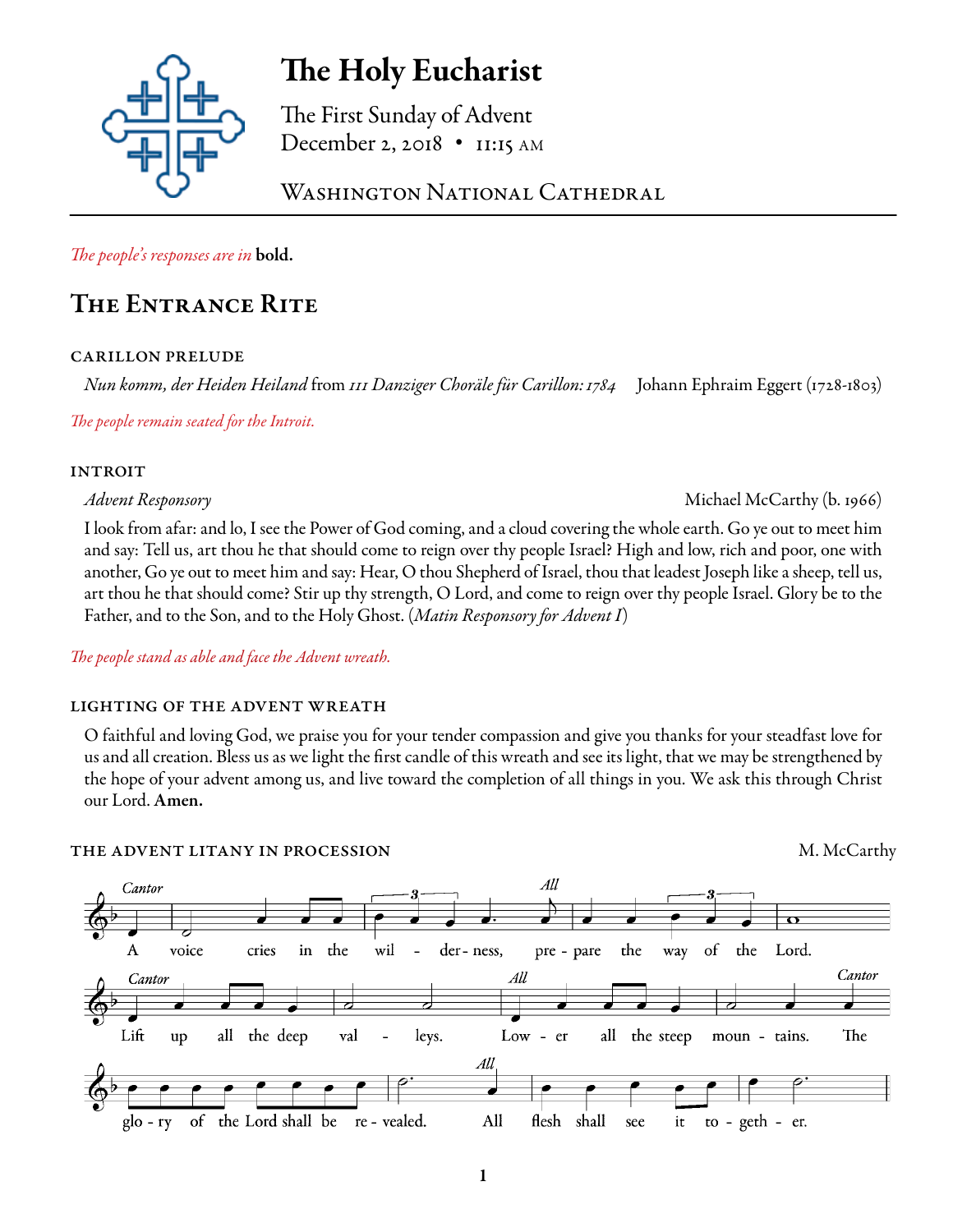Ruler of all things in heaven and earth, may the desert blossom like a rose and may we, passing through what you have made good, guide each other to your holy mountain, where wolf and lamb can lie down together in peace, for we look to you in hope.



Judge of the Nations, may we not put you to the test in our arrogance, but find wisdom, restraint, and courage to beat our swords into ploughshares and no longer to study the ways of war, for we look to you in hope. Come, Lord Jesus! Come!

Lord of compassion, forgive us all of our sins and wrongdoings, that we may be filled with the grace of the Holy Spirit to amend our lives, for we look to you in hope. Come, Lord Jesus! Come!

Foretold by John on the banks of the Jordan, immerse us into a baptism of repentance, so that we may rise from water, reaching out our hands to people of all faiths who long for your goodness, for we look to you in hope. Come, Lord Jesus! Come!

Lamb of God, enlighten and strengthen your Church, so that we may be stewards of your abundance and joyful heralds of the banquet to which all are invited, for we look to you in hope. Come, Lord Jesus! Come!

Herald of Good News, may all our words and deeds loosen the yoke of the troubled and lighten the burden of the poor, so that what we proclaim becomes what we spend ourselves to accomplish, for we look to you in hope. Come, Lord Jesus! Come!

Heir of David's Throne, empower us to establish justice in our cities and communities and to honor the covenant into which we have entered, so that all homes may be lively and joyful and all children may flourish, for we look to you in hope.

## Come, Lord Jesus! Come!

Head of the Household, may what you have entrusted to us, our homes, families, friends, and possessions, be ready always for your arrival, and keep us alert to the signs of your presence, for we look to you in hope. Come, Lord Jesus! Come!

Bridegroom of our Soul, draw us beyond selfish desire and fear, so that we may give ourselves fully to you, for we look to you in hope.

# Come, Lord Jesus! Come!

Incarnate of the Virgin Mary, care for our flesh, heal our diseases, strengthen our weakness, and enfold us at last in your peace, and may what is done in us be according to your will, for we look to you in hope. Come, Lord Jesus! Come!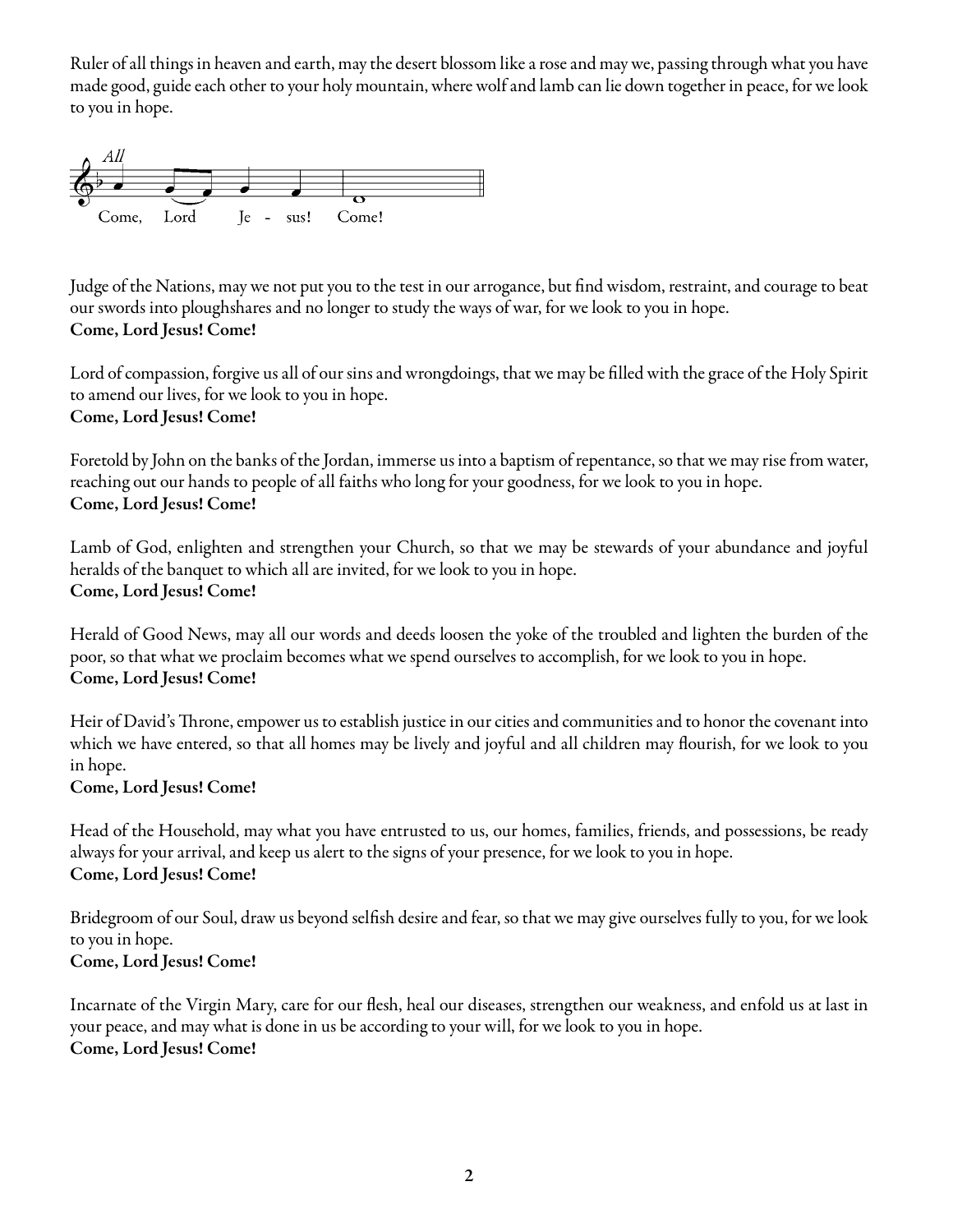Child of Bethlehem, make us your children, simplify and soften our hearts so that we may enter the realm of God with gratitude and joy, for we look to you in hope. Come, Lord Jesus! Come!

Gracious God, Eternal Light, come among us! Enter our darkness and guide us in those paths of justice and peace that fulfill your purposes for us. Lift us up to rejoice forever in the life of the Holy Trinity, for we look to you in hope, and praise you, with the Father, and the Spirit, one God, from before time and through all eternity.



# The Word of God

### the collect for the first sunday of advent

The Lord be with you. And also with you. Let us pray.

Almighty God, give us grace to cast away the works of darkness, and put on the armor of light, now in the time of this mortal life in which your Son Jesus Christ came to visit us in great humility; that in the last day, when he shall come again in his glorious majesty to judge both the living and the dead, we may rise to the life immortal; through him who lives and reigns with you and the Holy Spirit, one God, now and for ever. Amen.

## *The people are seated.*

### THE FIRST READING THE TRANSISED IN THE FIRST READING

The days are surely coming, says the Lord, when I will fulfill the promise I made to the house of Israel and the house of Judah. In those days and at that time I will cause a righteous Branch to spring up for David; and he shall execute justice and righteousness in the land. In those days Judah will be saved and Jerusalem will live in safety. And this is the name by which it will be called: "The Lord is our righteousness."

The Word of the Lord. Thanks be to God.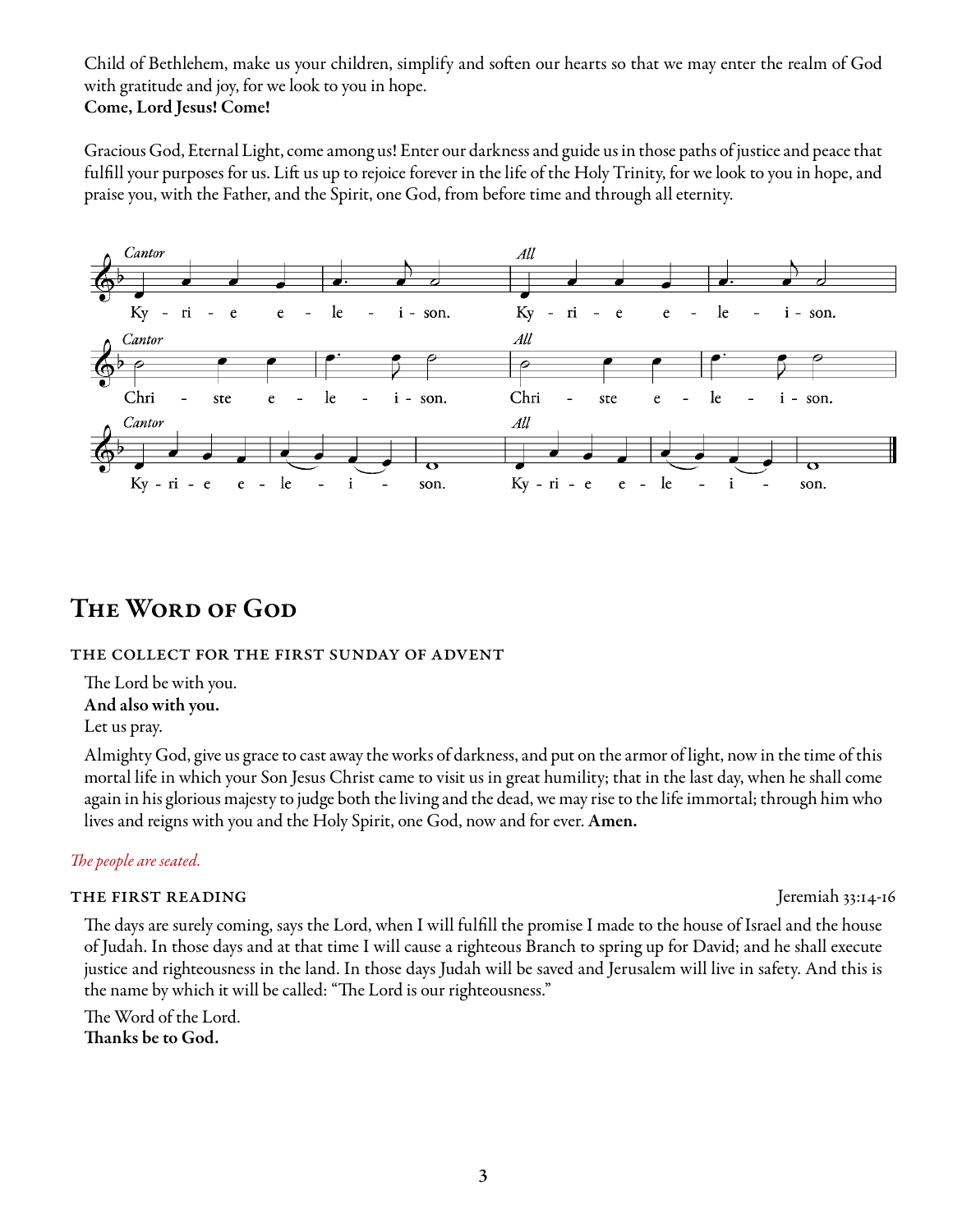| To you, O Lord, I lift up my soul;                    | Remember not the sins of my youth and my            |
|-------------------------------------------------------|-----------------------------------------------------|
| my God, I put my trust in you;                        | transgressions;                                     |
| let me not be humiliated,                             | remember me according to your love                  |
| nor let my enemies triumph over me.                   | and for the sake of your goodness, O Lord.          |
| Let none who look to you be put to shame;             | Gracious and upright is the Lord;                   |
| let the treacherous be disappointed in their schemes. | therefore he teaches sinners in his way.            |
| Show me your ways, O Lord,                            | He guides the humble in doing right                 |
| and teach me your paths.                              | and teaches his way to the lowly.                   |
| Lead me in your truth and teach me,                   | All the paths of the Lord are love and faithfulness |
| for you are the God of my salvation;                  | to those who keep his covenant and his testimonies. |
| in you have I trusted all the day long.               |                                                     |
| Remember, O Lord, your compassion and love,           |                                                     |
| for they are from everlasting.                        |                                                     |
|                                                       |                                                     |

#### THE SECOND READING THE SECOND READING

How can we thank God enough for you in return for all the joy that we feel before our God because of you? Night and day we pray most earnestly that we may see you face to face and restore whatever is lacking in your faith.

Now may our God and Father himself and our Lord Jesus direct our way to you. And may the Lord make you increase and abound in love for one another and for all, just as we abound in love for you. And may he so strengthen your hearts in holiness that you may be blameless before our God and Father at the coming of our Lord Jesus with all his saints.

The Word of the Lord. Thanks be to God.

*The people stand as able.* 

#### hymn at the sequence • 53

#### the holy gospel Luke 21:25-36

The Holy Gospel of our Lord Jesus Christ according to Luke. Glory to you, Lord Christ.

Jesus said, "There will be signs in the sun, the moon, and the stars, and on the earth distress among nations confused by the roaring of the sea and the waves. People will faint from fear and foreboding of what is coming upon the world, for the powers of the heavens will be shaken. Then they will see 'the Son of Man coming in a cloud' with power and great glory. Now when these things begin to take place, stand up and raise your heads, because your redemption is drawing near." Then he told them a parable: "Look at the fig tree and all the trees; as soon as they sprout leaves you can see for yourselves and know that summer is already near. So also, when you see these things taking place, you know that the kingdom of God is near. Truly I tell you, this generation will not pass away until all things have taken place. Heaven and earth will pass away, but my words will not pass away. Be on guard so that your hearts are not weighed down with dissipation and drunkenness and the worries of this life, and that day catch you unexpectedly, like a trap. For it will come upon all who live on the face of the whole earth. Be alert at all times, praying that you may have the strength to escape all these things that will take place, and to stand before the Son of Man."

The Gospel of the Lord. Praise to you, Lord Christ.

*The people are seated at the invitation of the preacher.*

*Once he came in blessing Gottes Sohn ist kommen*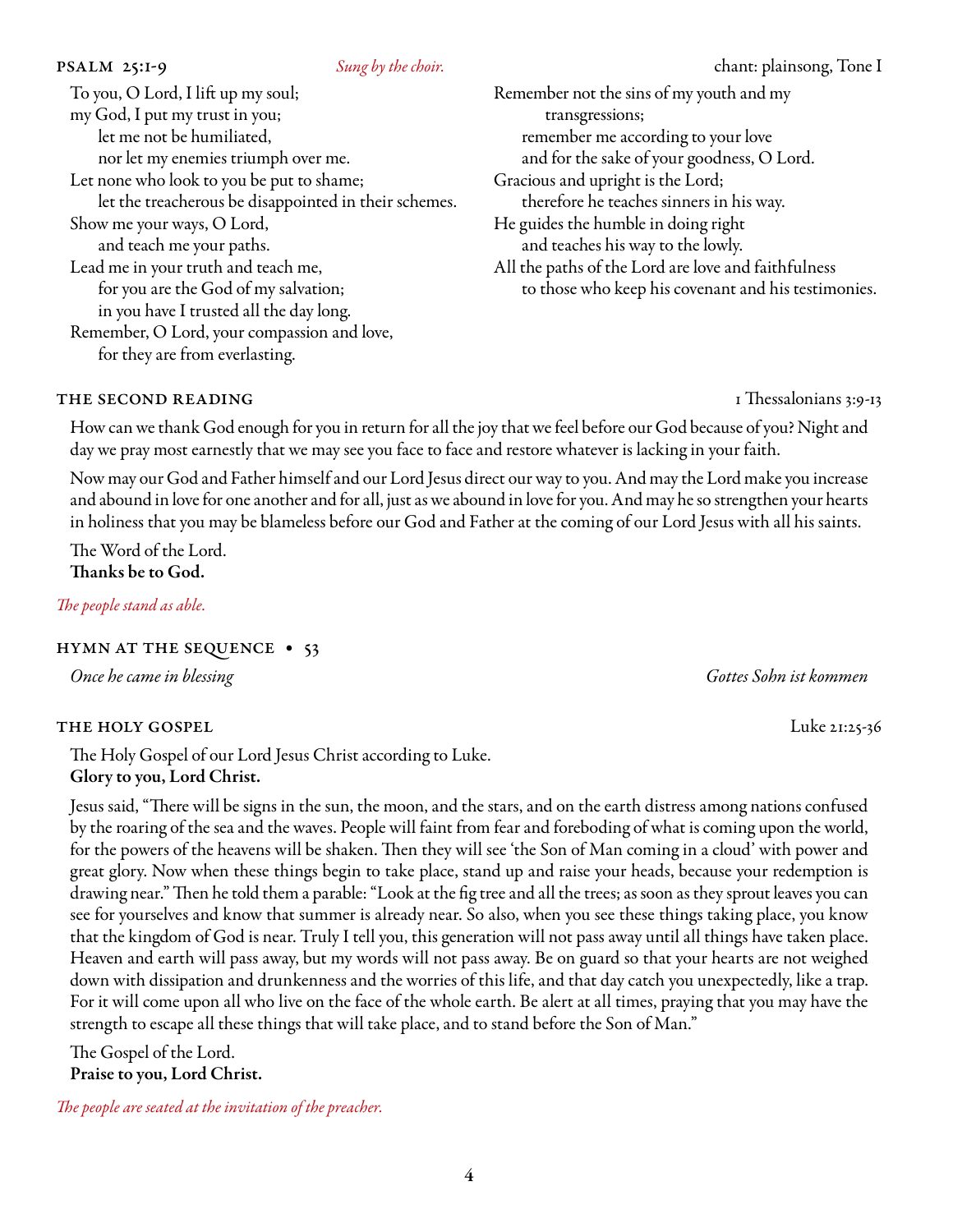#### *The people stand as able.*

#### the nicene creed

We believe in one God, the Father, the Almighty, maker of heaven and earth, of all that is, seen and unseen. We believe in one Lord, Jesus Christ, the only Son of God, eternally begotten of the Father, God from God, Light from Light, true God from true God, begotten, not made, of one Being with the Father. Through him all things were made. For us and for our salvation, he came down from heaven: by the power of the Holy Spirit he became incarnate from the Virgin Mary, and was made man. For our sake he was crucified under Pontius Pilate; he suffered death and was buried. On the third day he rose again in accordance with the Scriptures; he ascended into heaven and is seated at the right hand of the Father. He will come again in glory to judge the living and the dead, and his kingdom will have no end. We believe in the Holy Spirit, the Lord, the giver of life, who proceeds from the Father and the Son. With the Father and the Son he is worshiped and glorified. He has spoken through the Prophets.We believe in one holy catholic and apostolic Church. We acknowledge one baptism for the forgiveness of sins.We look for the resurrection of the dead, and the life of the world to come. Amen.

#### THE PEACE

The peace of the Lord be always with you. And also with you.

*The people greet one another with a sign of God's peace and are then seated.*

#### the offertory

*An offering is received to support the Cathedral's ministry of sharing God's love with the world. The altar is prepared for Holy Communion.*

#### anthem at the offertory

*E'en so, Lord Jesus, quickly come* Paul Manz (1919-2009)

Peace be to you and grace from him who freed us from our sins, who loved us all and shed his blood that we might saved be. Sing holy, holy to our Lord, the Lord, Almighty God, who was and is and is to come; sing holy, holy, Lord! Rejoice in heaven, all ye that dwell therein, rejoice on earth, ye saints below, for Christ is coming soon! E'en so, Lord Jesus, quickly come, and night shall be no more; they need no light, nor lamp, nor sun, for Christ will be their All!

*(Revelation 22; adapted by Ruth Manz)*

*The people stand as able.* 

#### hymn at the presentation • 66

*Come, thou long-expected Jesus Stuttgart*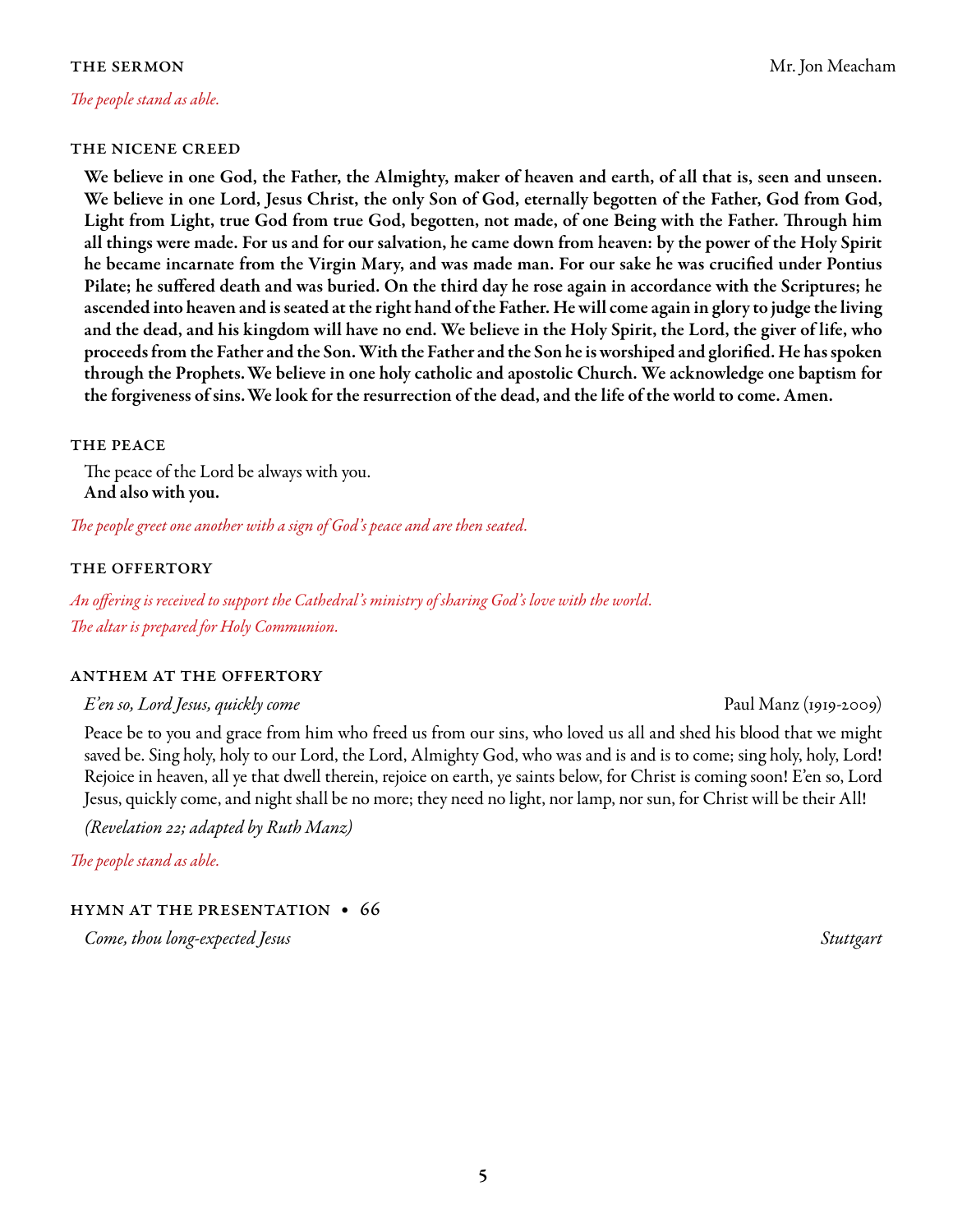# The Holy Communion

### the great thanksgiving

The Lord be with you. And also with you. Lift up your hearts. We lift them to the Lord. Let us give thanks to the Lord our God.

It is right to give God thanks and praise.

*The presider offers thanks to God for the grace and mercy made available in Christ, and in response the people sing:*

## sanctus & benedictus **Containers** Robert Powell (b. 1932)



We give thanks to you, O God, for the goodness and love which you have made known to us in creation; in the calling of Israel to be your people; in your Word spoken through the prophets; and above all in the Word made flesh, Jesus, your Son. For in these last days you sent him to be incarnate from the Virgin Mary, to be the Savior and Redeemer of the world. In him, you have delivered us from evil, and made us worthy to stand before you. In him, you have brought us out of error into truth, out of sin into righteousness, out of death into life.

On the night before he died for us, our Lord Jesus Christ took bread; and when he had given thanks to you, he broke it, and gave it to his disciples, and said, "Take, eat: This is my Body, which is given for you. Do this for the remembrance of me."

After supper he took the cup of wine; and when he had given thanks, he gave it to them, and said, "Drink this, all of you: This is my Blood of the new Covenant, which is shed for you and for many for the forgiveness of sins. Whenever you drink it, do this for the remembrance of me."

Therefore, according to his command, O Father,

We remember his death, We proclaim his resurrection, We await his coming in glory;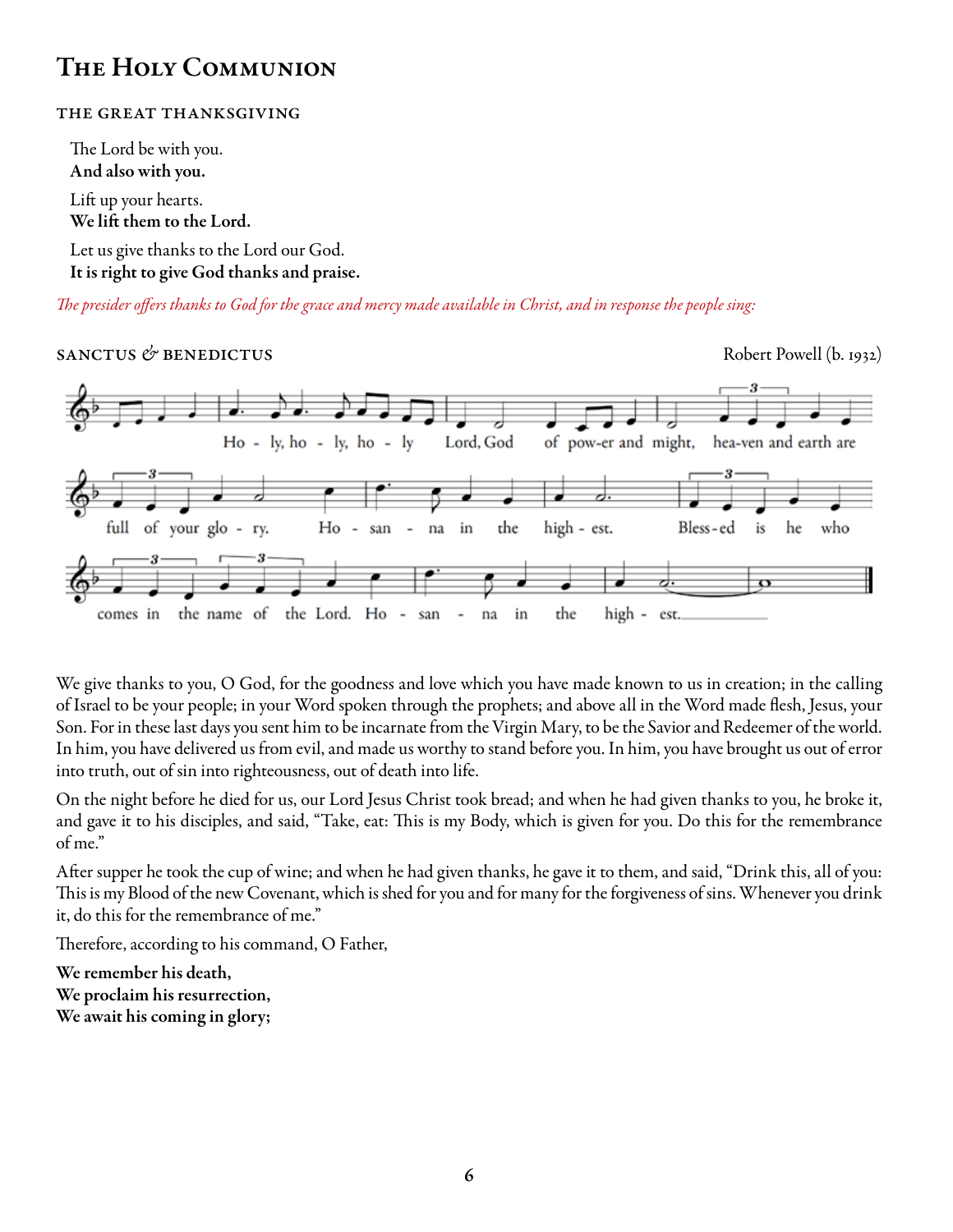And we offer our sacrifice of praise and thanksgiving to you, O Lord of all; presenting to you, from your creation, this bread and this wine.

We pray you, gracious God, to send your Holy Spirit upon these gifts that they may be the Sacrament of the Body of Christ and his Blood of the new Covenant. Unite us to your Son in his sacrifice, that we may be acceptable through him, being sanctified by the Holy Spirit. In the fullness of time, put all things in subjection under your Christ, and bring us to that heavenly country where, with Saint Peter, Saint Paul, and all your saints, we may enter the everlasting heritage of your sons and daughters; through Jesus Christ our Lord, the firstborn of all creation, the head of the Church, and the author of our salvation.

By him, and with him, and in him, in the unity of the Holy Spirit all honor and glory is yours, Almighty Father, now and for ever. AMEN.

### the lord's prayer

Notre Père…, Padre nuestro…, Vater unser…,

Our Father, who art in heaven, hallowed be thy Name, thy kingdom come, thy will be done, on earth as it is in heaven. Give us this day our daily bread. And forgive us our trespasses, as we forgive those who trespass against us. And lead us not into temptation, but deliver us from evil. For thine is the kingdom, and the power, and the glory, for ever and ever. Amen.



### the invitation to holy communion

### *The people are seated.*

*All who seek God and a deeper life in Christ are welcome to receive Holy Communion. Please receive the bread in open and outstretched hands and sip the wine from the chalice, guiding it gently to your lips; or you may dip the wafer into the wine. Gluten-free wafers are available; please make your need known to the minister. Respond to receiving Communion by saying "Amen." If you prefer to receive a blessing instead, please indicate your choice by crossing your hands across your chest. Those who wish to have Holy Communion brought to them at their seat should notify an usher.* 

*During the administration of Holy Communion, the laying on of hands and prayers for healing are offered in St. John's Chapel. Please enter the chapel by the ramp or stairs to the right of the pulpit.*